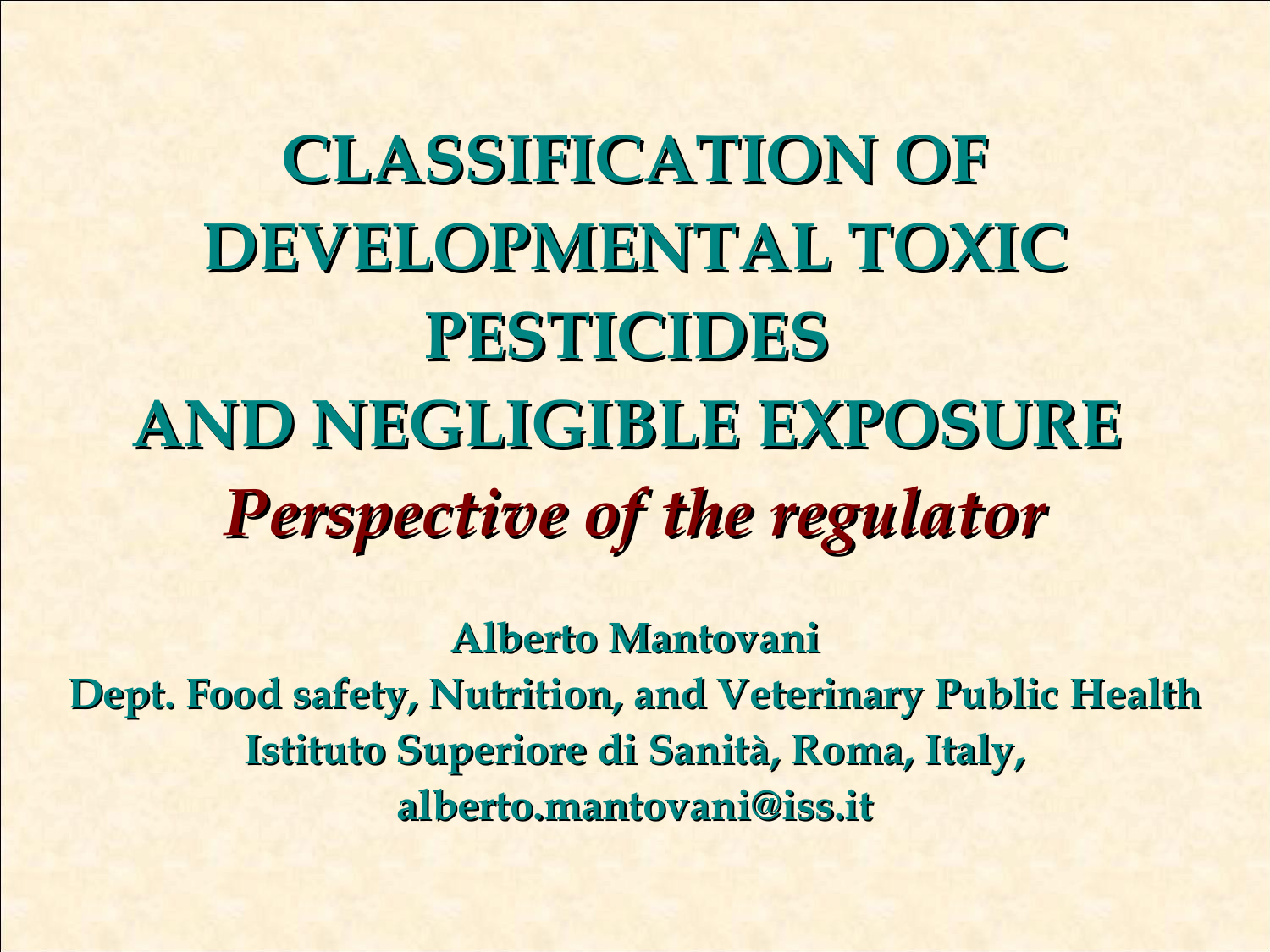## **NEGLIGIBLE EXPOSURE**

**An active substance, safener or synergist shall only be approved, if not classified** *toxic for reproduction category 1A or 1B***, or not considered to have** *endocrine disrupting effects that may cause adverse effects*

**unless Exposure in humans is negligible:** *(non-dietary)* **- product is used in closed systems or**

**- in other conditions excluding contact with humans and where** *(dietary)*

**- residues on food and feed do not exceed the** *default value*  **(0.01 mg/kg) set in accordance Regulation (EC) No 396/2005**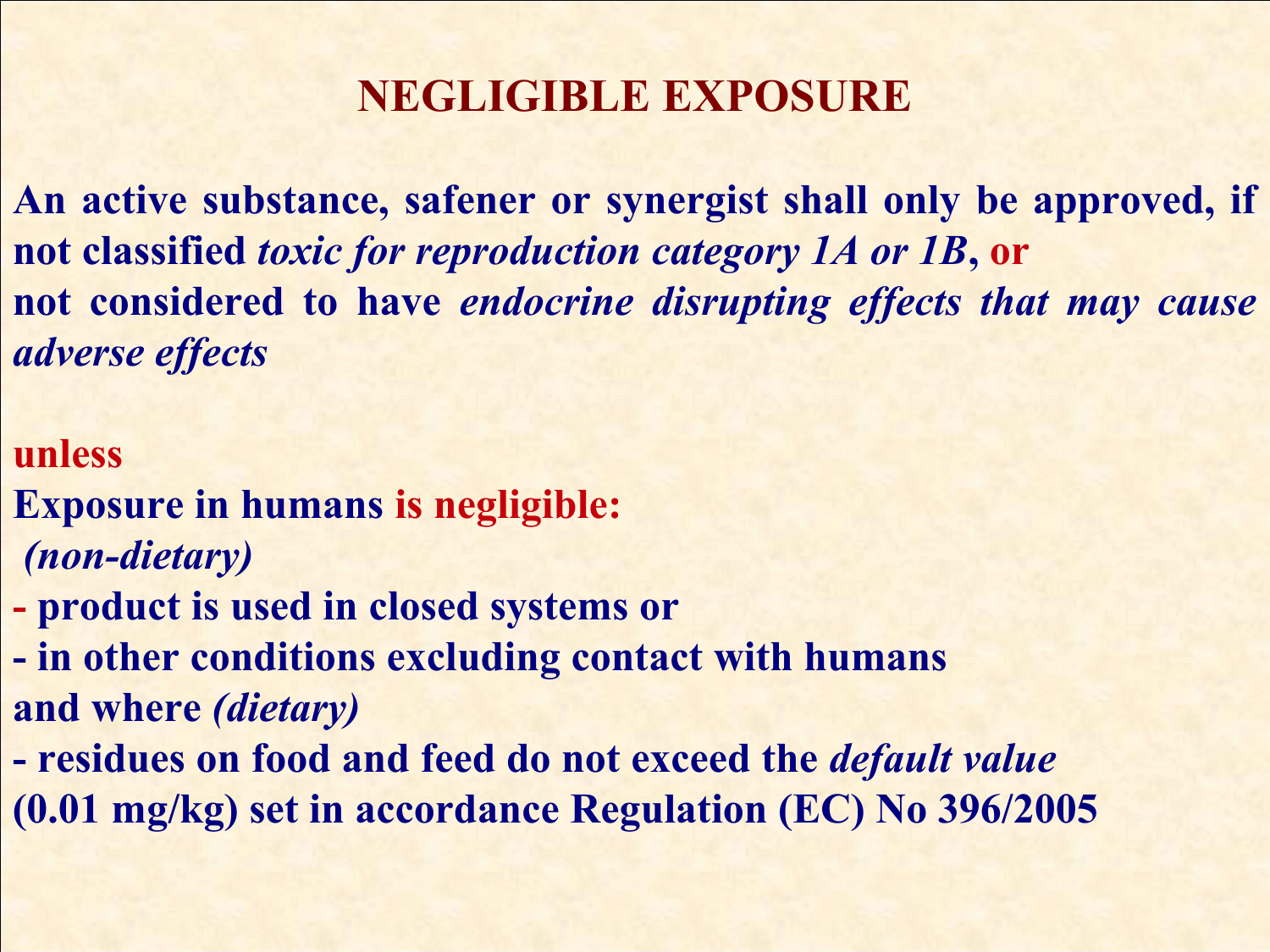### *"NEGLIGIBLE" ?*

**'Negligible' is not equal to zero (the "myth" of ZERO exposure)** 

*Oxford English Dictionary =*

**"so small or unimportant as to be not worth considering; insignificant".**

*Negligible implies risk management decisions which get their basis from risk assessment* **'negligible' can be considered a level so small that it does not appreciably add to the risk and can safely be ignored**

**(***Draft Technical Guidance on Negligible Exposure under Realistic Conditions of Use - European Commission, 2015***)**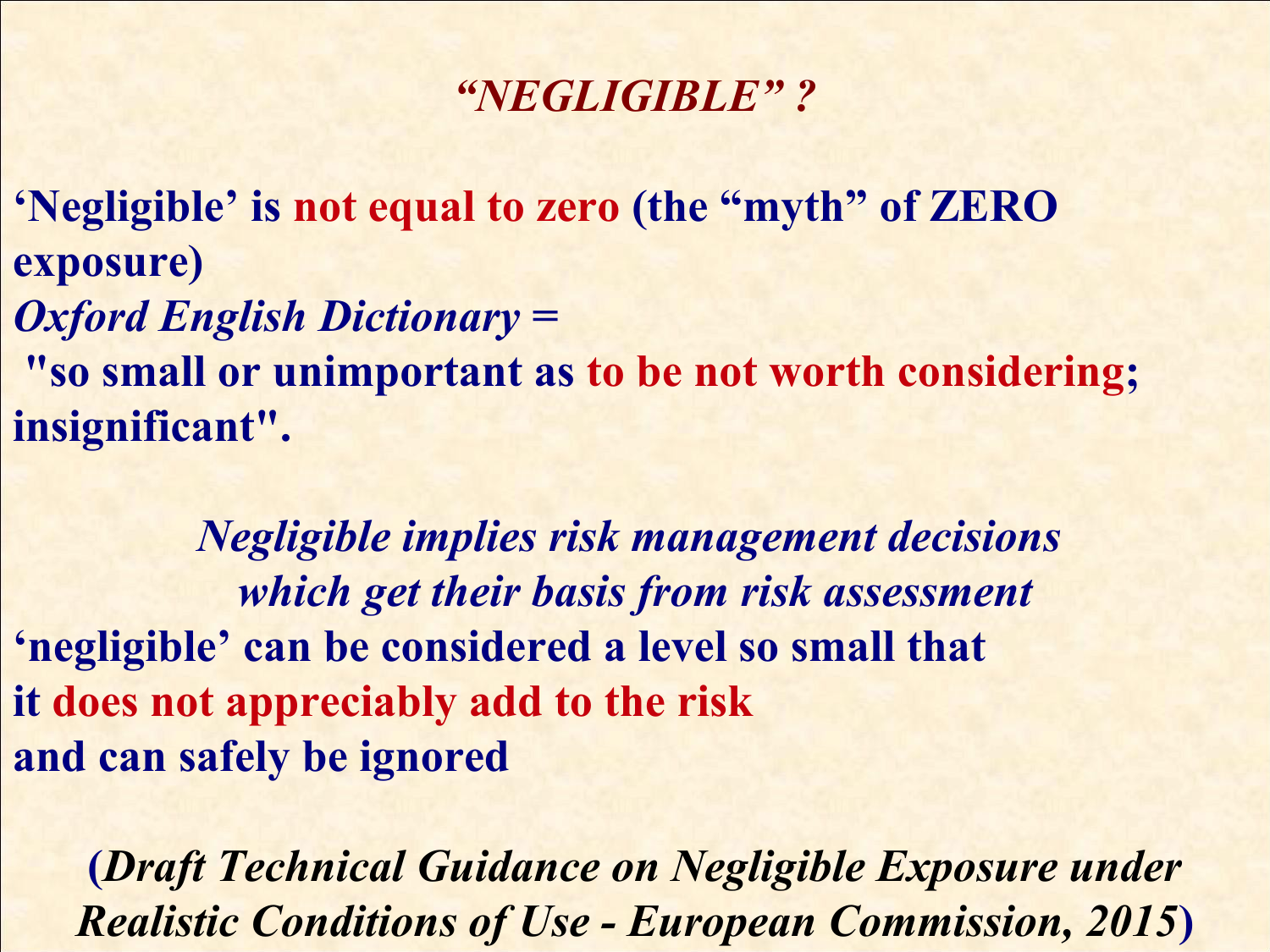**EFSA assesses Negligible Exposure (2017) Active substance Pymetrozine pyridine azomethine, insecticide Repro Cat 2 (malformations of the pubis in rats and rabbits with low maternal toxicity, NOAELs 30 and 10 mg/kg bw in rats, and rabbits also impaired sperm production in adult rodents, possible enzyme effect – steroidogenesis ??)**

*Dietary* **- requested uses in potato and oilseed rape:**  *individual* **residues of pymetrozine and metabolites unlikely to exceed 0.01 mg/kg** *But* **incomplete toxicological characterization of the pertinent plant metabolites**

*Non-dietary –* **recommended a margin of exposure > 1000 (NOAEL for relevant effect to actual/estimated exposure of**  *operators/workers/bystanders/residents (EFSA 2014)* **acute exposure of operators without risk mitigation measure = MoE < 1000**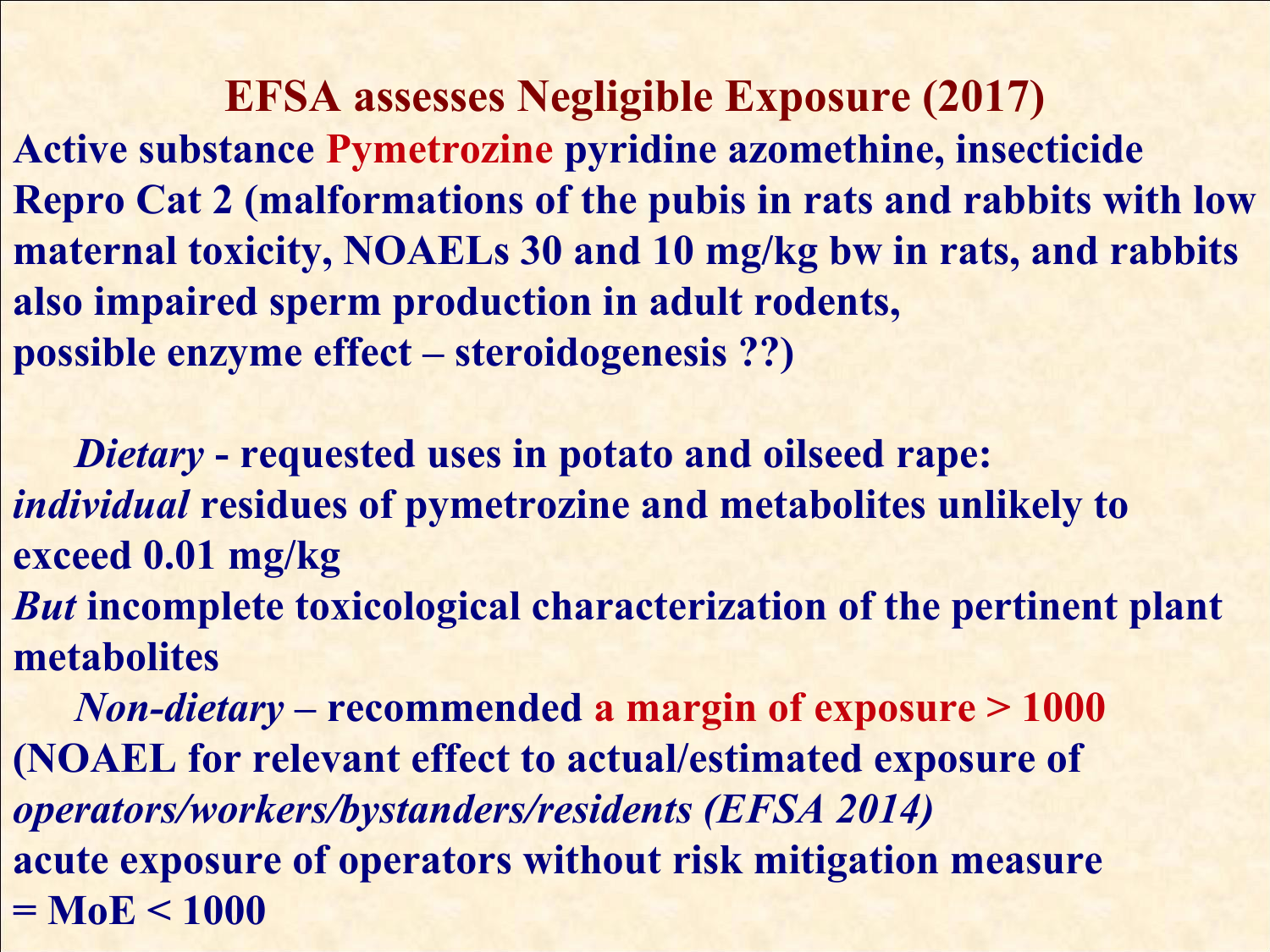## *Therefore "NEGLIGIBLE" exposure can be challenged*

**by regulatory developments that can highlight new aspects of**  *Hazard identification/Characterization***, like**

**- endocrine-related developmental toxicity, as flagged by the inclusion of ano-genital distance (AGD) in the revised OECD TG 414 (2018)** 

**- developmental neurotoxicity**

**By new approaches to define** *toxicologically relevant exposures* **such as** 

**- identification of toxicologically relevant residues**

**- cumulative assessment groupings**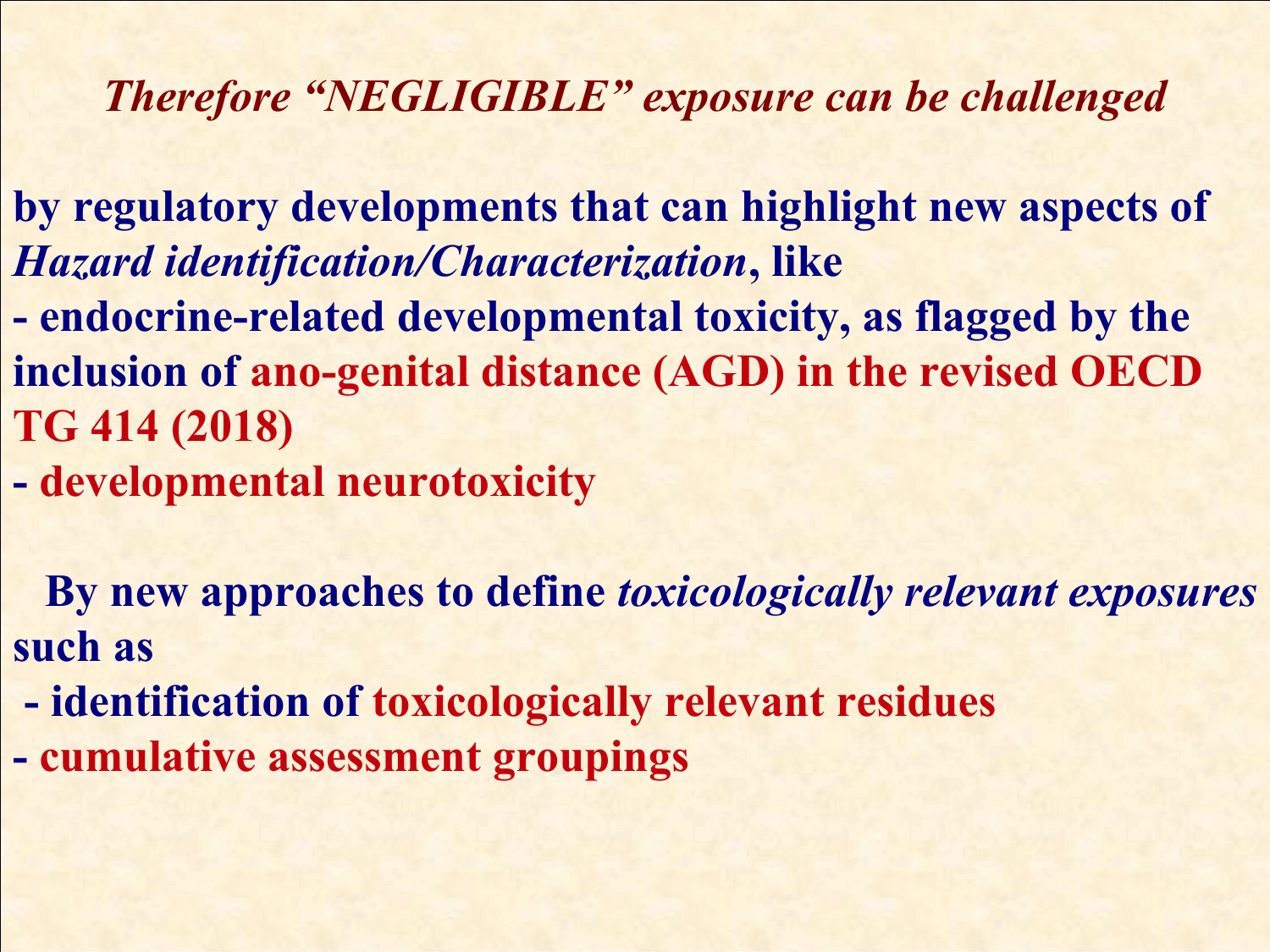#### **Some comments on AGD**

**-** *Newly introduced regulatory* **endpoint in prenatal developmental toxicity (new OECD 414, 2018) - the most relevant is AGD relative to body weight**

**- Androgen (and androgen/estrogen) dependent: highest sensitivity in fetal masculinization programming window (8-14 wk gestation in humans)**

**-** *corroborated by human studies***: rather than an adverse effect per se is a lifelong predictor of prenatal androgen disruption A** *cross-cutting predictor***: beyond AR antagonism-ER agonism, androgen-related pathways: e.g., DBP (steroidogenesis through PPAR-a and CoAR), possibly also prolactin (Camargo et al., 2017)**

**- if applied and interpreted in a robust way, it can implement classification and/or NOAELs (usually more conservative)**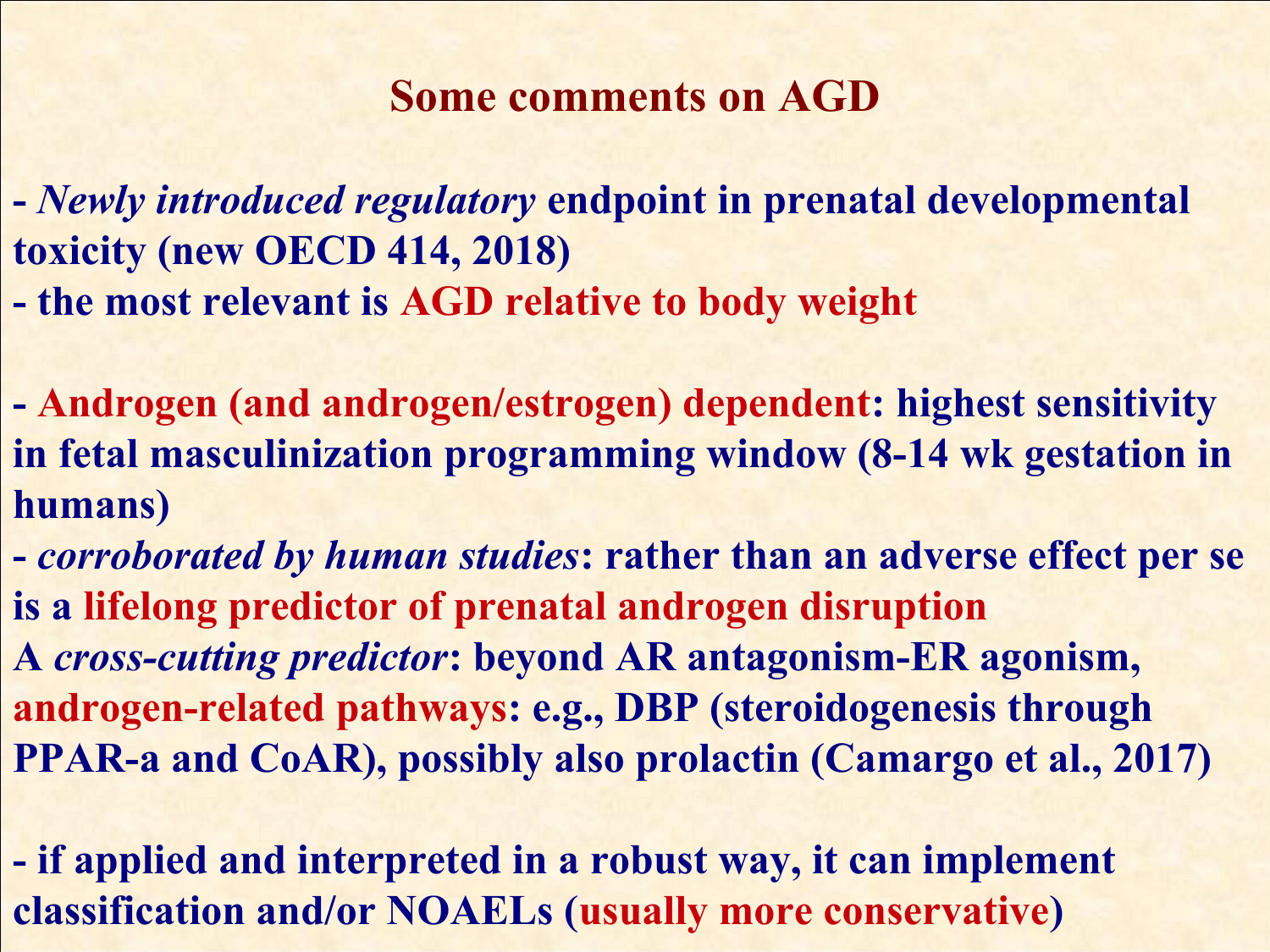### **Developmental neurotoxicity (OECD TG 426 and beyond)**

**- Main issue for pesticides,** *not consistently tackled in the EU*  **- TG 426 or DNT cohort in OECD TG 443 (EOGRT) can be**  *triggered* **by standard adult and/or reproductive toxicity tests - However, an accuratev appraisal of neurotoxicity and DNT may significantly impact on safety parameters (see lowering of ADI/AOEL/ARfD for neonicotinoids, EFSA 2013)**

**OECD-EFSA Worksop report (2017):** *tiered strategy In vitro* **assays needed in new harmonized testing framework in vitro screening and prioritization (for further testing) inclusion of DNT in vitro data as part of weight of evidence**

**- In principle, a more robust and consistent tiered approach to DNT might lead to increase active substances classified as developmental toxicants**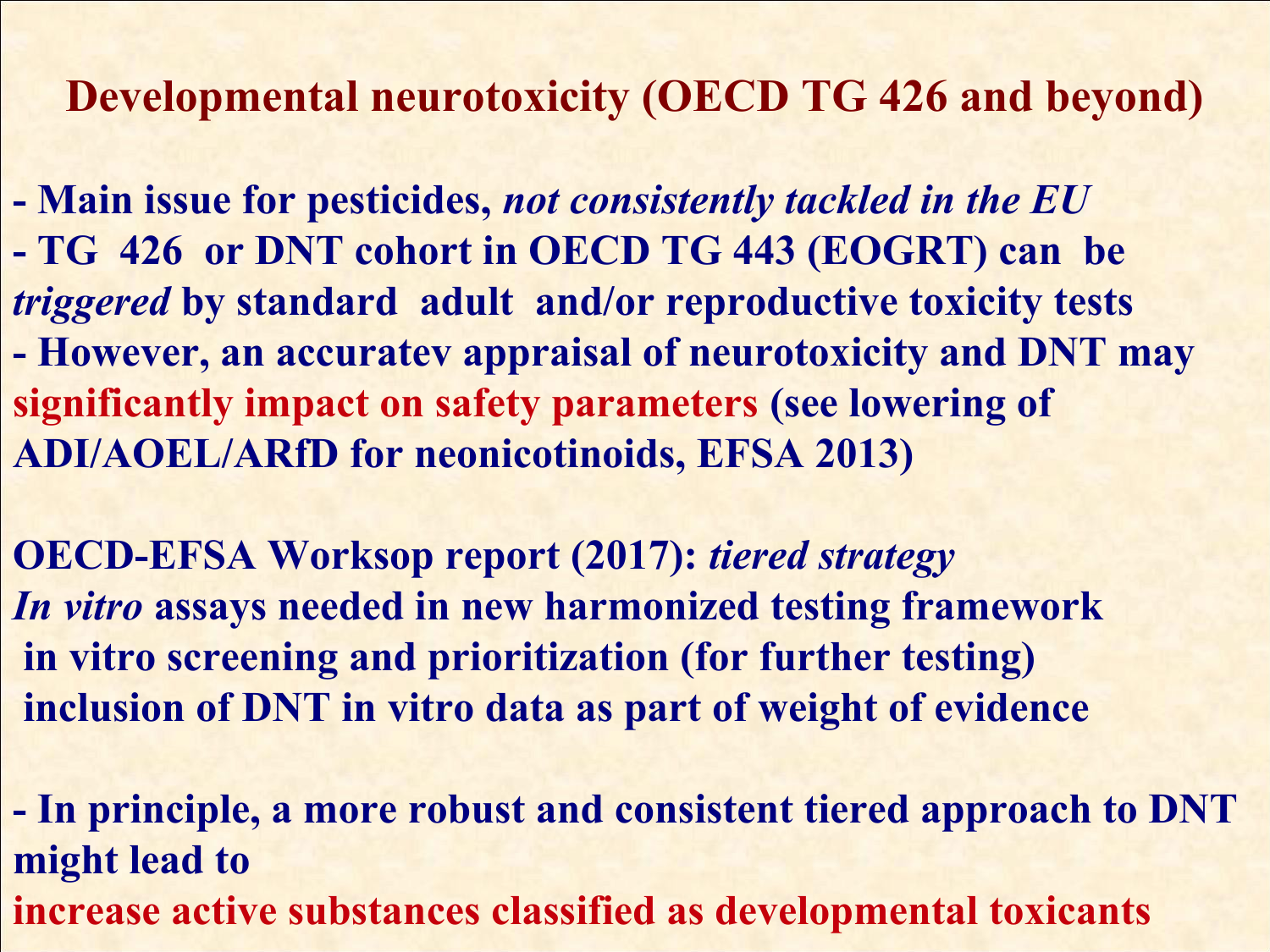## **And now let's go to**

## **New approaches to define**  *Toxicologically Relevant* **Exposures**

# **Which may modify the definition of**  *Negligible*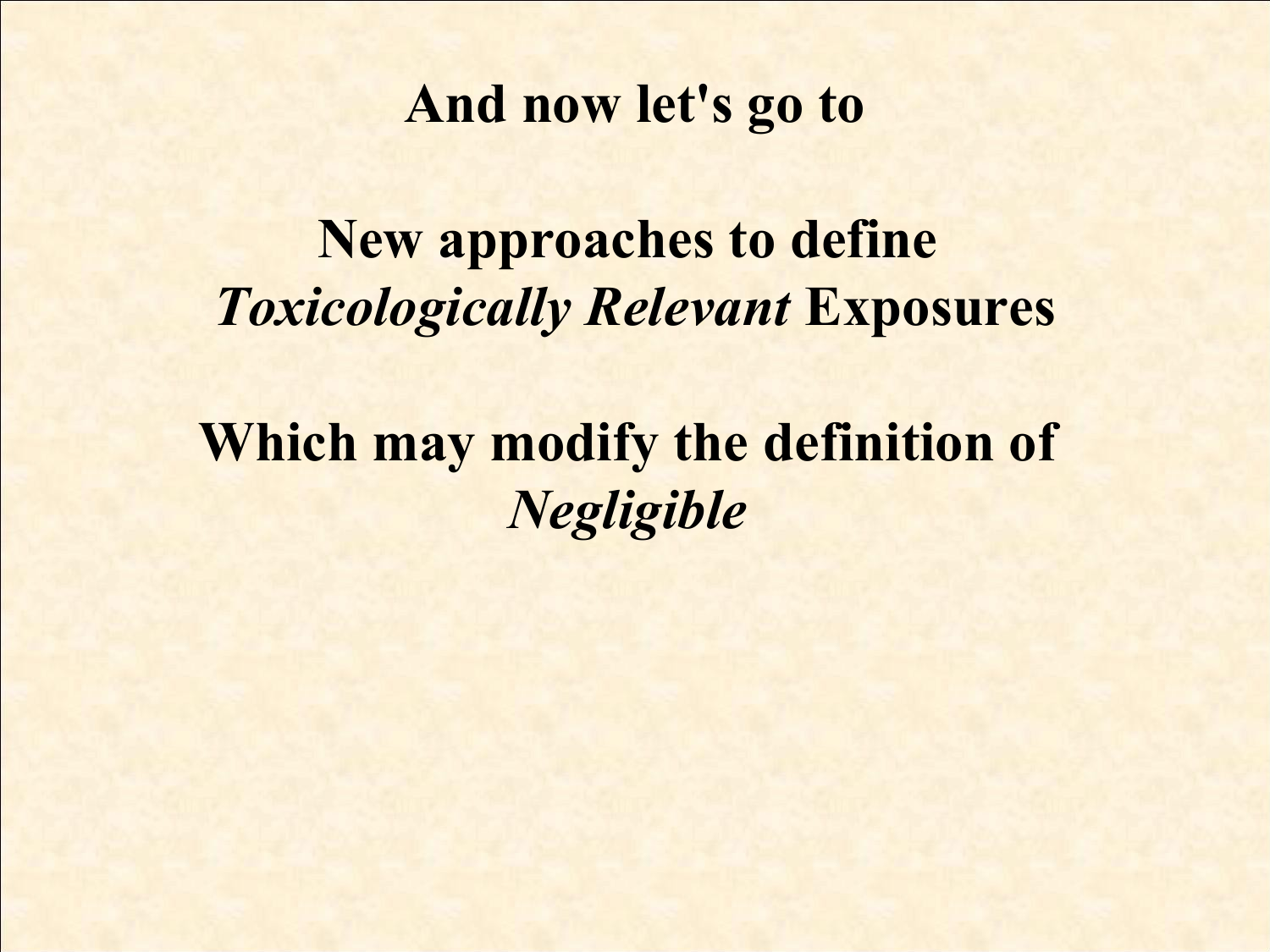## **The identification of Toxicologically Relevant Residues (EFSA guidance 2016)**

- **Residues often** *do not coincide* **with the parent substance**
- **a number of different compounds resulting from abiotic or biotic (plant) transformation, which**
- **can** *sum up* **with the active substance (comparable toxicity, possibly using relative potency factor )**
- **or have qualitatively different profile**
- **first tier of residue assessment is the** *genotoxicity* **potential**
- **2nd tier, othert properties of concern: while DevTox is not easily amenable to QSAR,** *ReadAcross* **methods can be used**
- **There are several cases....**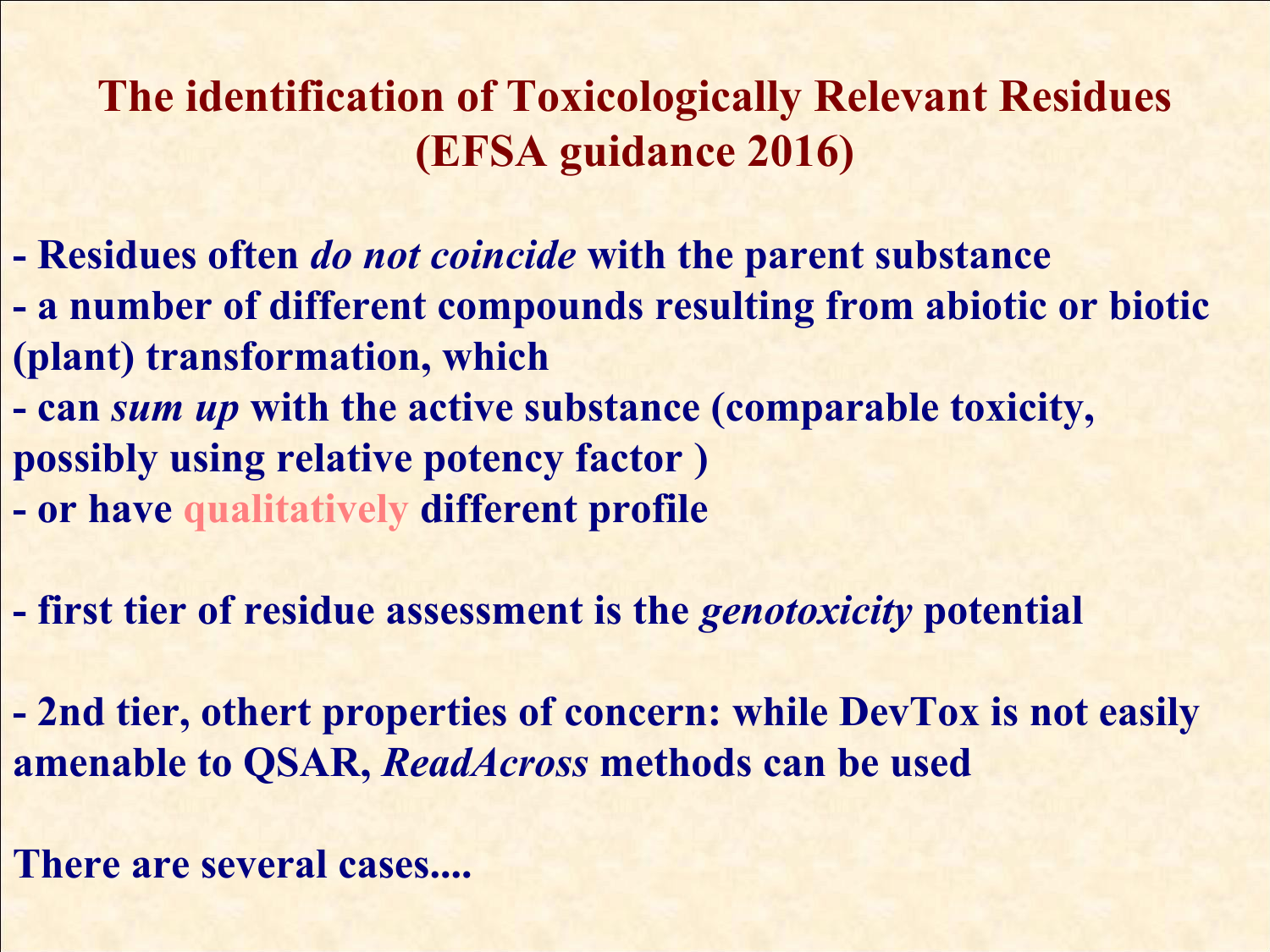### **Toxicologically Relevant Residues (II)**

**- parent compound has** *no DART precedents* **and the tested metabolite is** *qualitatively similar***,**  *no further testing* **to explore DART endpoints** 

**- if the tested metabolite is considered qualitatively different from parent compound either with or without DART precedents, then**  *options***:**

**apply an additional safety factor of 10 to the metabolite RD; testing of the metabolite in OECD TG 422 direct testing of the DART endpoints (TG 414, 416, 443))**

**- the parent compound** *has DART precedent and the tested metabolite is qualitatively similar***, options: the same hazard for the metabolite would be assumed, or testing for the DART endpoint of interest**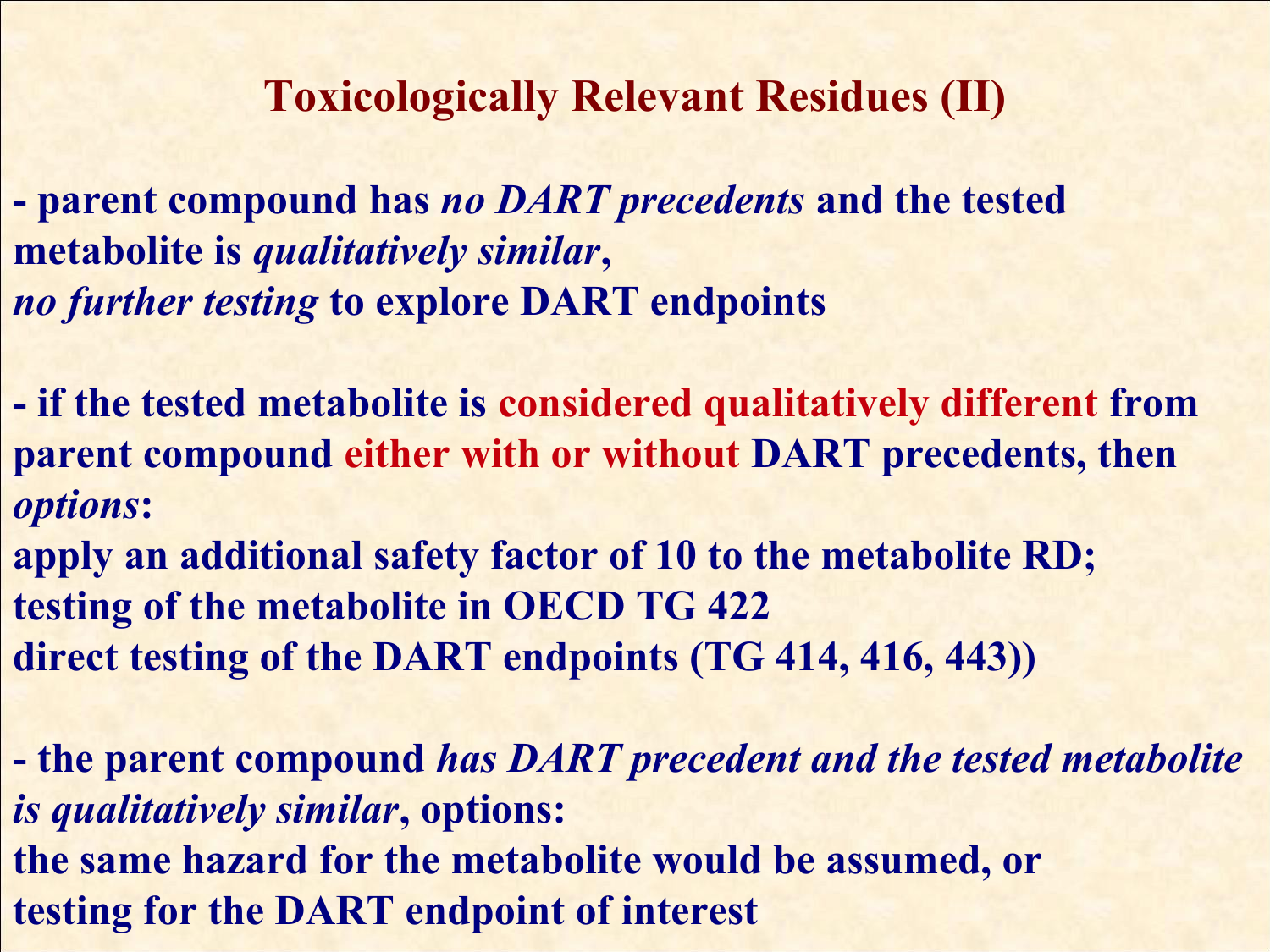#### **Two examples from EFSA 2016 (III)**

**- Spiroxamine: Cat 2 DART – cleft palate rats (NOAEL of 30 mg/kg, vs. 10 mg/kg NOAEL used for ArfD)**

**- Many metabolites**

**- one group similar to parent compound**

**- The representative of another group (M03) less potent than parent in repeated dose toxicity:** *DART testing is waived* **for this group**

**- A few metabolites of qualitative and quantiatative relevance are identified and** *require further assessment.*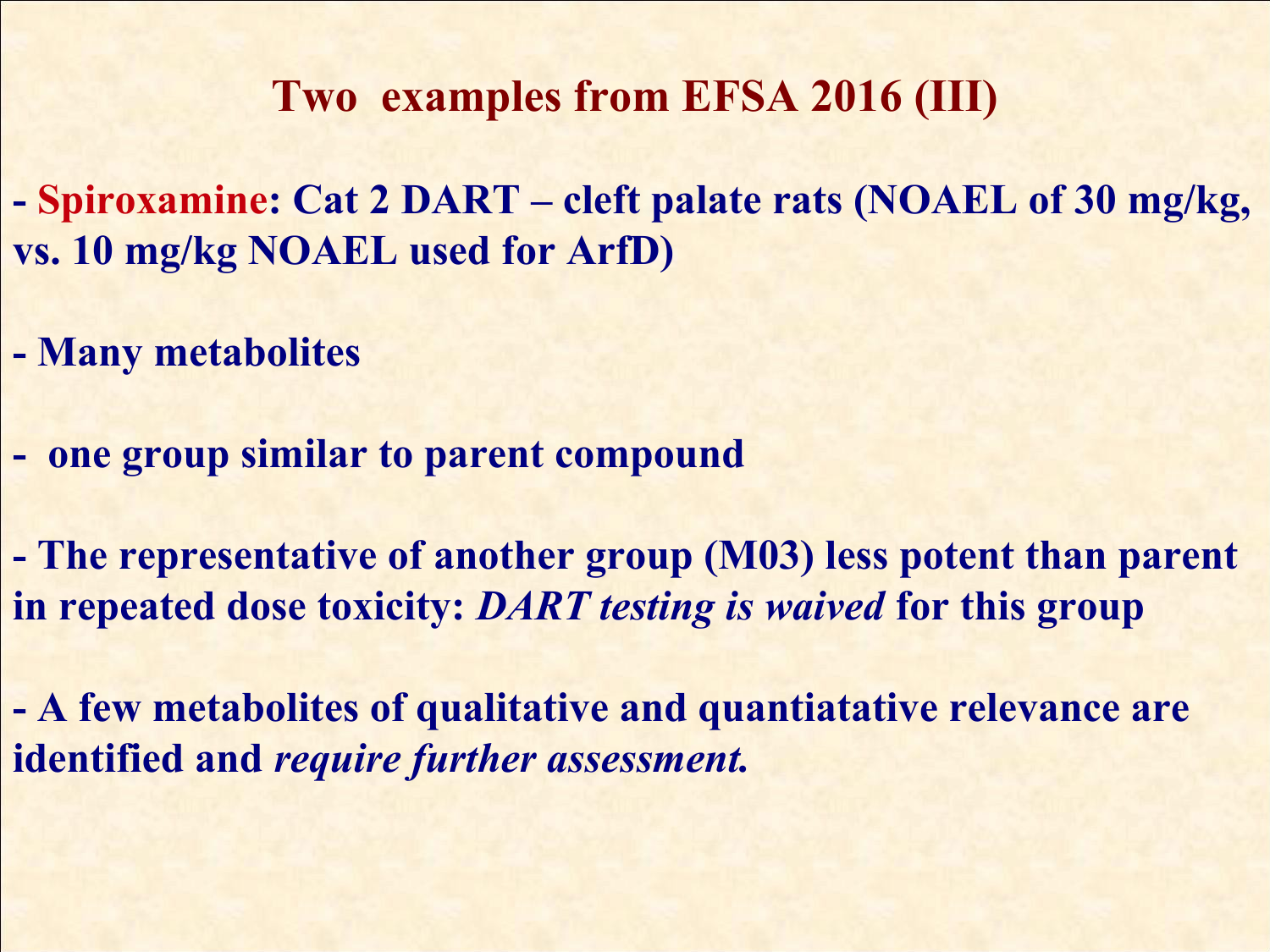## **Two examples from EFSA 2016 (IIIb)**

**- Epoxiconazole (EP):** *Cat 1b DART* **– high embryofetotoxicity in rodents and rabbits, steroid synthesis inhibition (DART NOAEL of 20 mg/kg is basis for ArfD)**

**- Many metabolites: for conjugated metabolites (i.e. glucosides and glucuronides) testing in vitro for enzyme effects will assess the Relative Potency in comparison to EP**

**- Other metabolites (group B) highly structurally similar to EP: no further testing required** 

**- Another group of metabolites (group C) can have significant differences from EP**

**M06 (expected to be the** *most reactive***) should be tested in** *OECD 414* 

**and in vitro for enzyme disruption (possibly in comparison with EP)**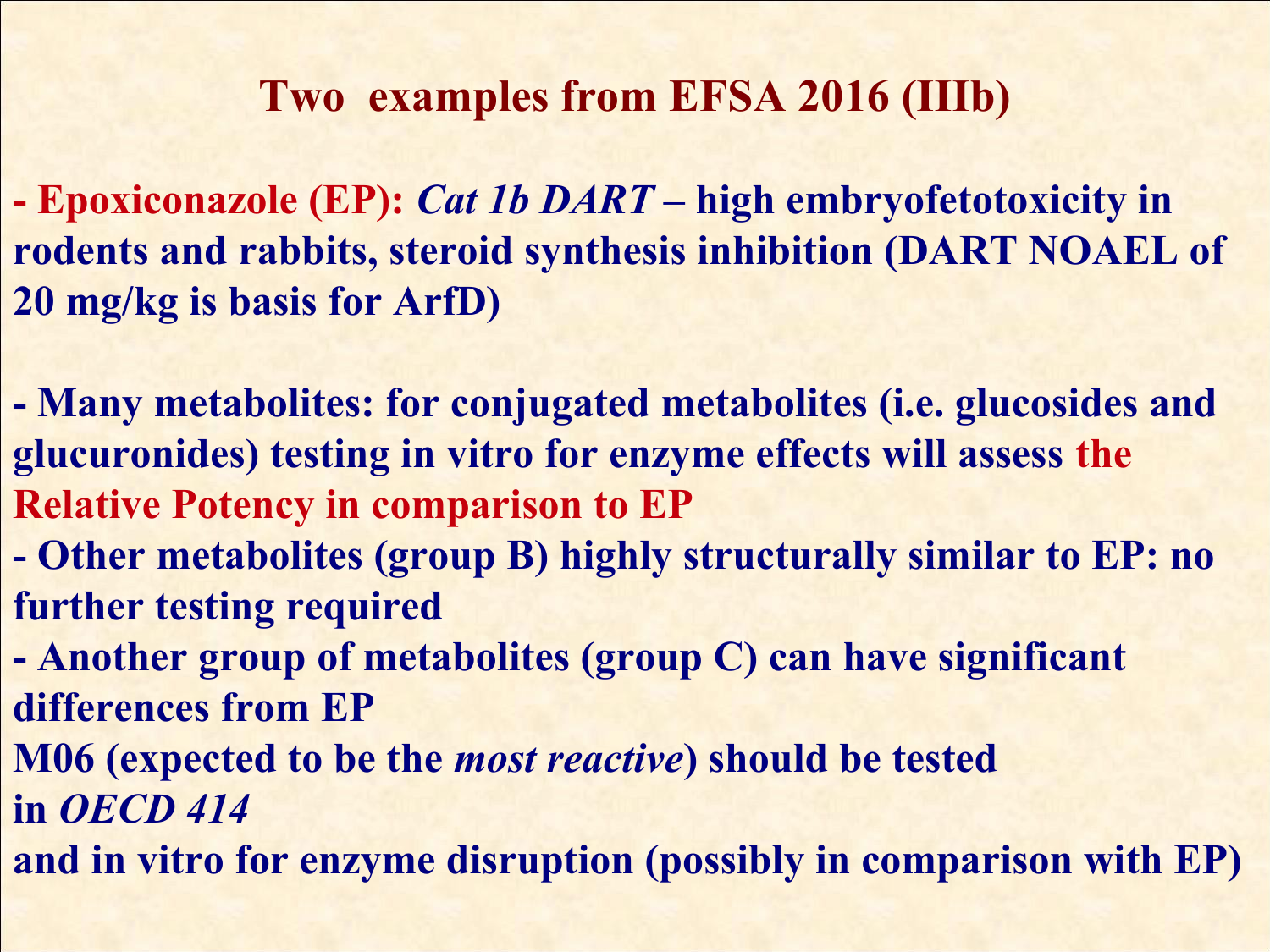### **Cumulative exposure (EFSA, 2013)**

- **Consumer exposure to residues may be** *viewed differently* **when considering that**
- **More than 20% of fruit/vegetable samples show residues of multiple active substances according to EU residue monitoring programmes Compounds with similar effects in the same target organ may have additive effects,** *irrespective* **of chemical structure and molecular mechanism ("phenotypic effect")**
- **the new OECD 414 requires the assessment of** *thyroid activity in the dam*
- **(the foetal thyroid depends from maternal thyroid, thus impaired maternal thyroid = prenatal thyroid disruption), thus..**
- **Cumulative assessment grouping for thyroid in (EFSA 2013)**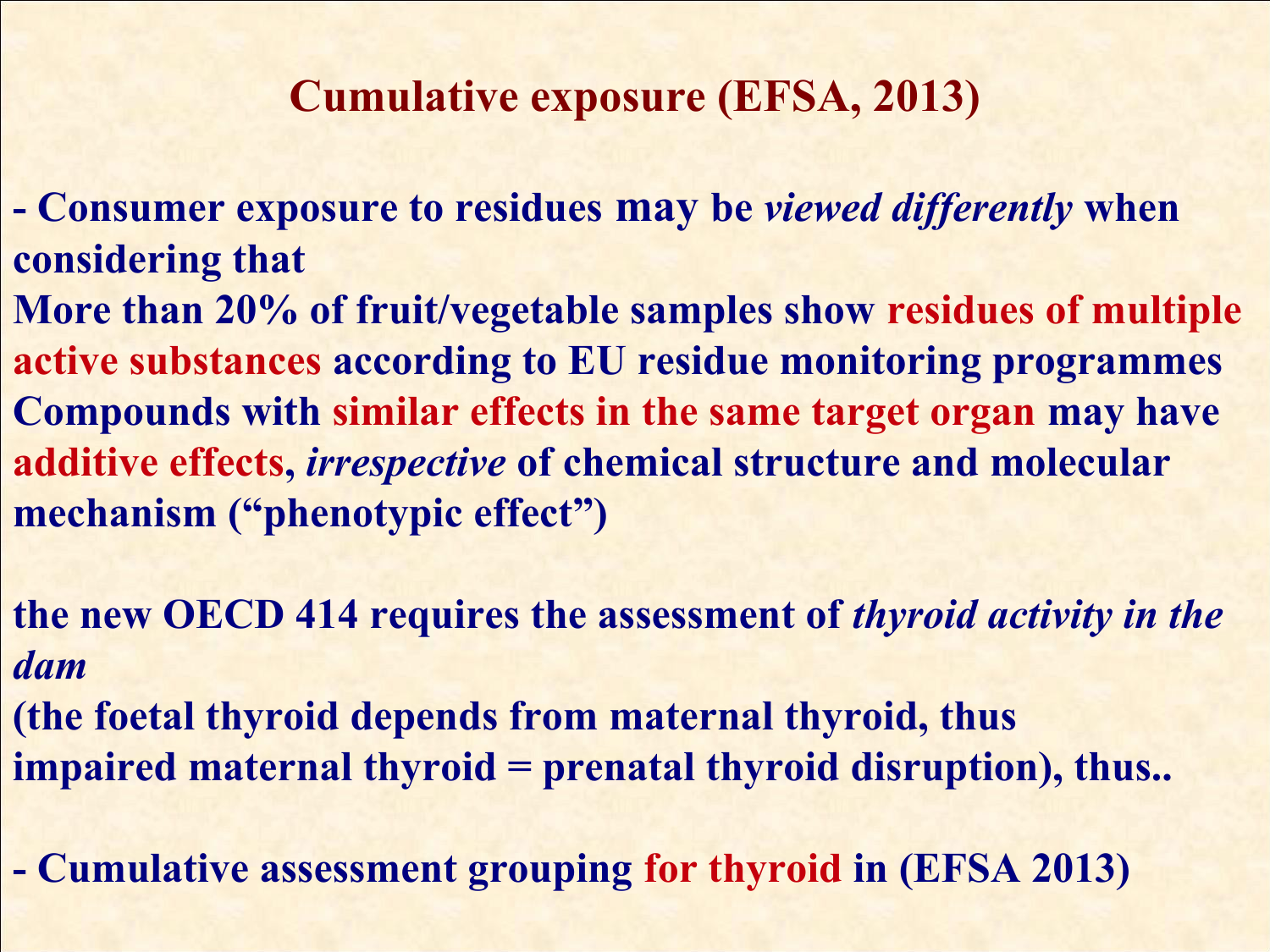## **Cumulative assesssment grouping for thyroid (EFSA, 2013)**

**- cumulative assessment grouping defined by effects occurring at level of** *organ* **(thyroid follicular cells) or of** *system* **(hypothalamicpituitary-thyroid axis) through changes in thyroid hormone levels**

**Substances affecting thyroid follicular cells, displaying changes in T3/T4 or TSH levels, eliciting follicular cell hypertrophy/hyperplasia or neoplasia, are allocated in the same group (in total 96 substances). The specific effects used to define this group are apparently interrelated to one another by a chain of events.**

**While the precise mechanism of action** *is currently unknown* **for many substances, and further refinements are expected by increased knowledge**

**several different mechanisms of action are expected to contribute to a final deleterious common effect, i.e. decrease in T3/T4 action.**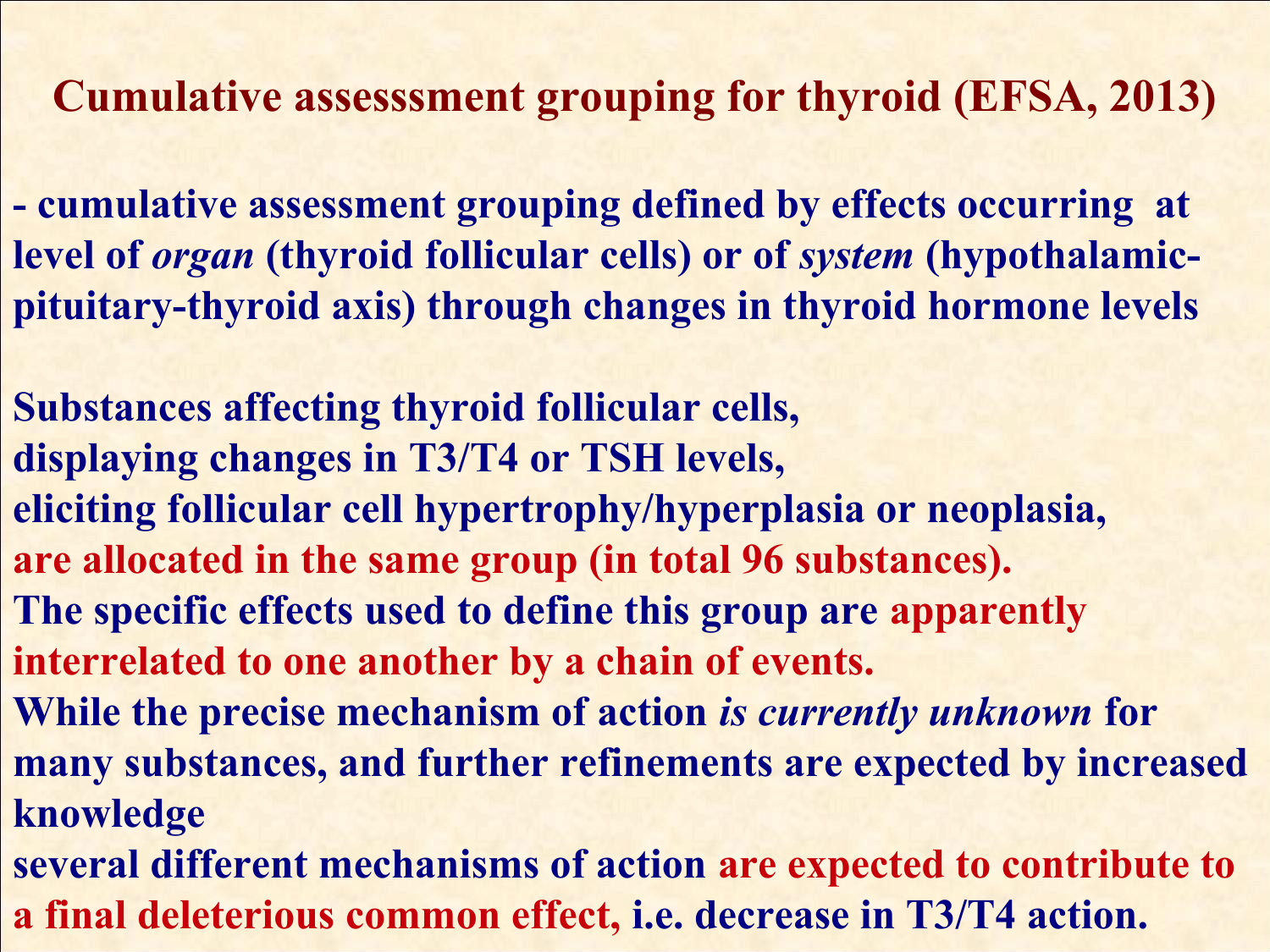## *In conclusion*

**New insights in testing may put new substances among those where "negligible exposure" has to be assessed because of the their classification as Developmental Toxicants**

**New insights in risk assessment may impact on the definition of negligible exposure**

**Negligible exposure** *handle with care*